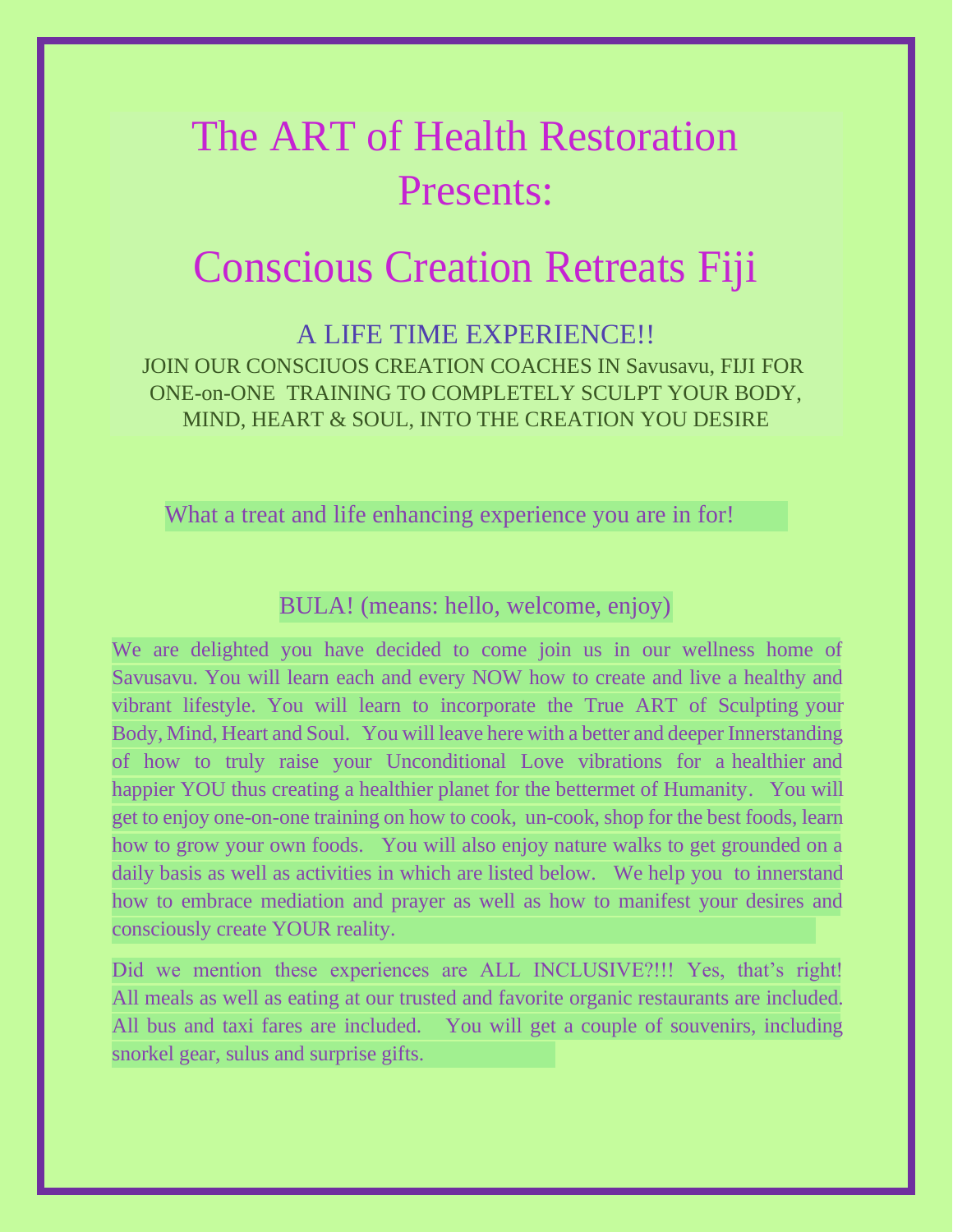Your ten day schedule will be set. Everyone experiences the same activities and coaching each now. This is a group of togetherness to get to know one another in a deeper level. You will get to enjoy some 'alone' time for you to meditate or just enjoy the 'good-ass prana'!

To experience these 10 day retreats in Fiji with all that we are offering with intimate one-on-one training, by our prestigious Conscious Creation Coaches, would cost you well over \$12 ,000.00 American dollars). You are not only getting your room and board, but every single meal, outing, one-on-one training, hypnotherapy, massages, reflexology, mineral baths, snorkeling, hiking and more!

What is YOUR health and life worth to you? What will you choose to do? Are you ready for the life changing experience and restoration of your life?

What Time Is It? The Time is NOW! Invest in YOU!

Experience Fiji To Consciously Create

YOUR Best Life NOW!

Much Love and Happiness from Us to YOU! Vinaka

VakaLevu ! (means, Thank You Very Much)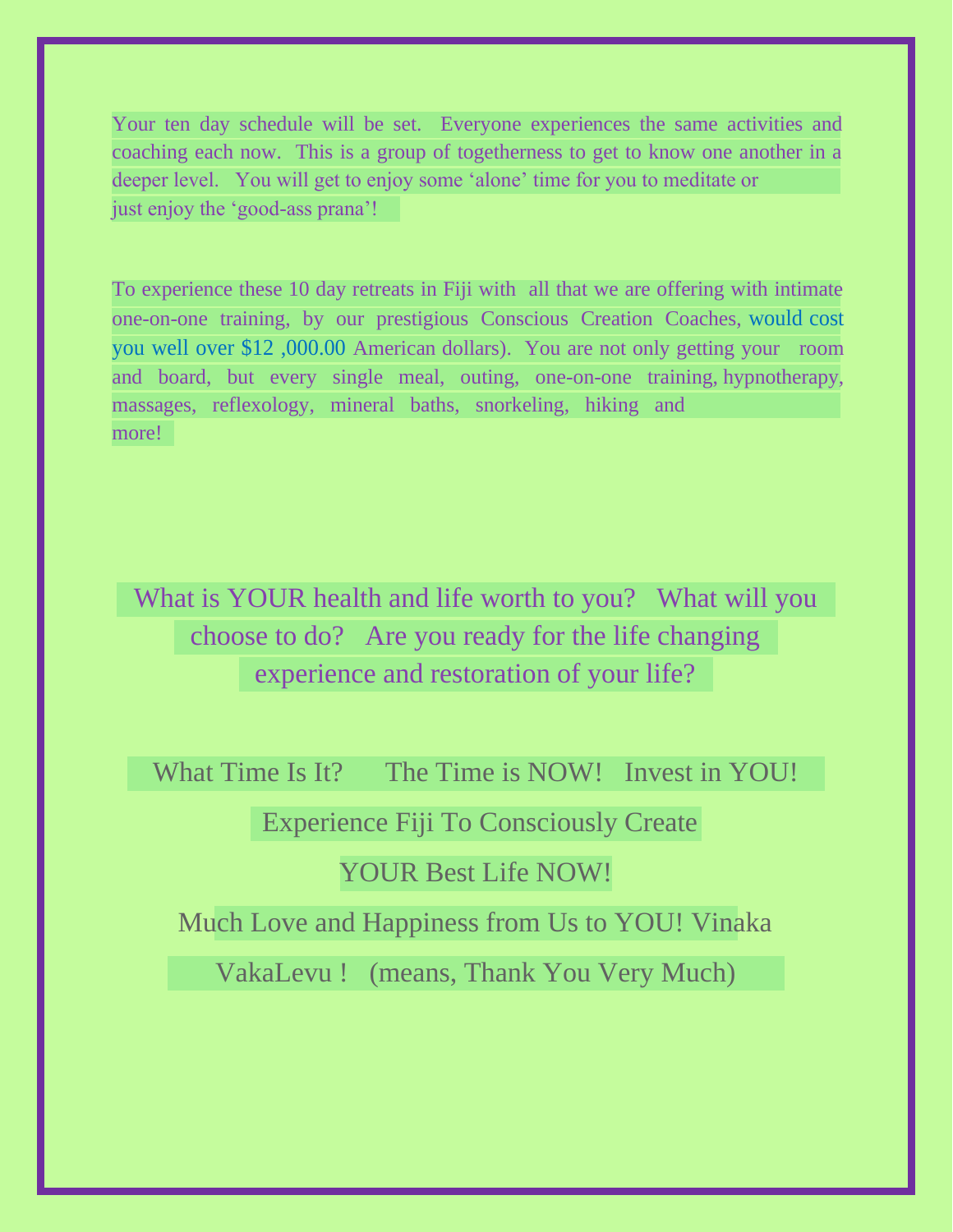## EXPERIENCE INVESTMENT

Introductory Offer:

10 Day Retreat: Regular \$6633.00 U.S. dollars per person **Accommodations: ISLAND BREEZE; Savusavu, Fiji**

*Book NOW, before July 10, 2020,* for this special price of: \$6,333.00 (for beach front house) \$6,000.00 (middle house for beach view shared sleeping quarters) For the 5 sleeping quarters in the back of Island Breeze, the rate is

\$5,633.00 per person. All details of shared Fiji style accommodations are listed on website. Couples rooms are available with King beds.

#### **Experiences Include:**

- 1 year success strategy -Be guided through planning to remove blocks that hinder creating your ideal reality.
- Create your vision board and goal boards –
- Mind & Heart sculpting to help you obtain your best creation of YOU, ever!
- Master the Art of Telepathy
- Be a Manifesting generator
- Daily protocols to help you transition from the toxic world to clean eating habits and why this is important.
- Nutritional coaching
- Daily Yoga for beginners and advanced
- Hard copy of Isabella Lynnette's book, Fuel for the Body Hard copy of The Art of Health Restoration by Jonathan Ryan & Isabella Lynnette
- PDF Toxic-Free cook book offered by Fitness expert, Catherine Mary of Synergy Fitness
- The Booty Shaper Book PDF by Michelle Hill
- Over \$75 value of products to jumpstart your health
- ALL meals and snacks are included, (except alcohol beverages)
- 2 full body massages,
- 2 reiki sessions.
- 2 Reflexology sessions
- 1 or more Mud Bath treatments,
- 1 or more sessions of Mineral Baths from the Hot Springs of Savusavu,
- several outings of snorkeling, waterfalls, nature hikes and a meka with a lovo in our adopted Vivili and Nagigi Villages.
- Much MORE!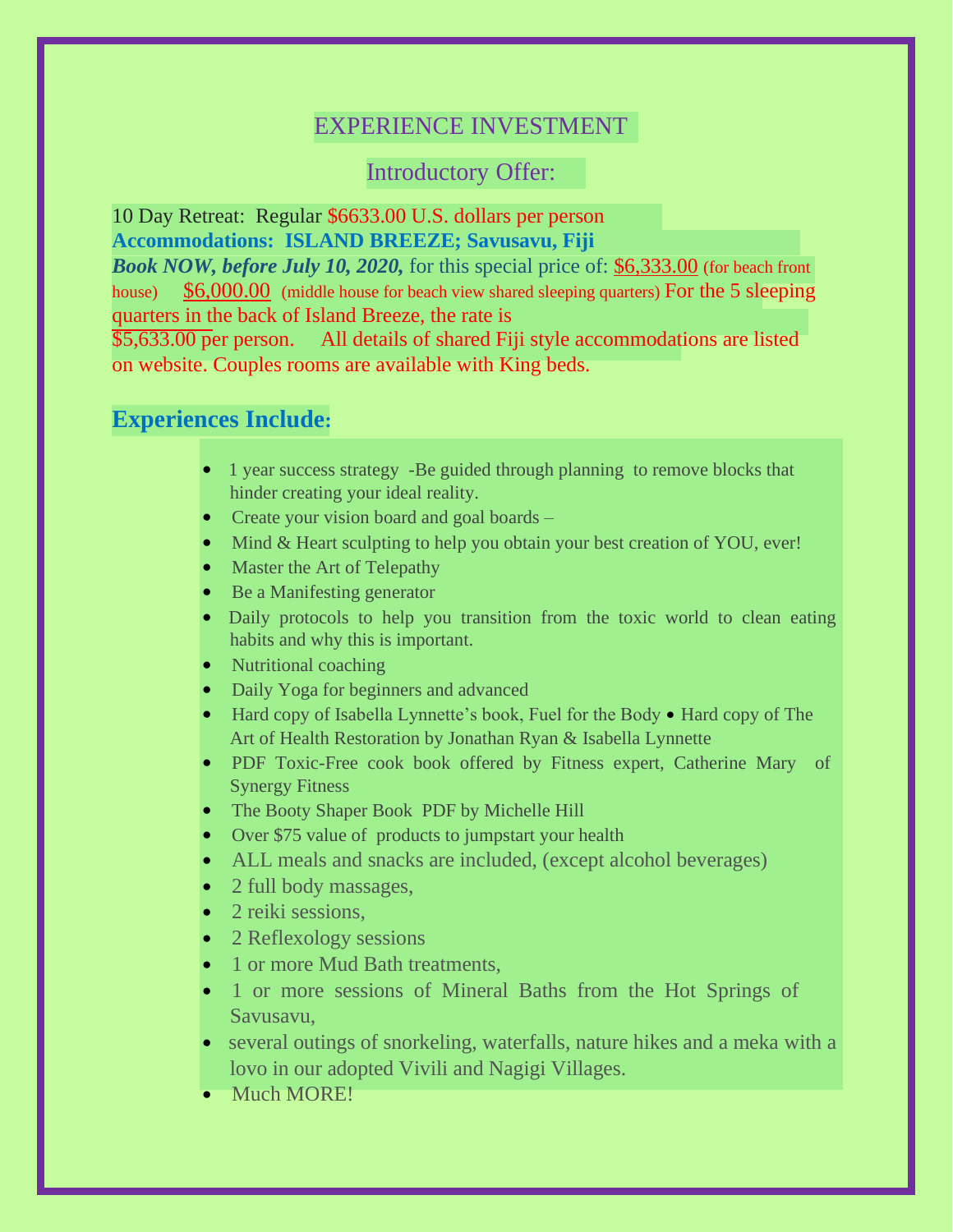- A true experience to explore the avenues to restore your body, mind, heart and soul.
- Did we mention, that your charter airfare from Nadi to Savusavu will be PAID?! (yes, you must book a completely different flight from Nadi to Savusavu, this flight is around 220. US Dollars).

**\*Deposit of \$3,333.00 due upon registration.** Balance should be paid in full two weeks prior to departure. We will send you an easy pay link.

\*Please complete the 'highway to health' form on the website to better assist us for your desired vision.

\*email inquiries for any questions: [mybestlifefiji@gmail.com](mailto:mybestlifefiji@gmail.com)

\*Contact Pat Brown for any assistance: 954-696-3988 or your Conscious Creation Coach with whom you book through.

**\*\*Please take note:** these are TEN FULL days of retreats. This means that you should arrive the DAY BEFORE the start date and leave AFTER the  $10<sup>th</sup>$  day. The dates of the retreat are set for FIJI Time for easier calculating for our Fiji bookings. September  $1 - 10$  (Fiji time) You will arrive on the evening of our Fiji, August 31 & depart the morning of our Fiji September 11. (Same as for the Nov. dates) We will help you book your plane tickets accordingly. Also, note that Fiji is anywhere from 15 hours to 18 hours ahead of USA time, depending on the time zone you are located in. Therefore, you will need to take note of the 12 hour flight from LAX /SAN FRAN to Fiji. This is an entire day or night of travel. Your accommodations WILL indeed be covered for the night/day before & after. We will book your tickets from Nadi to Savusavu, as that is included in your package investment.

You should bring only one carry on due to the charter plane from Nadi to Savusavu. The items to pack and bring are very light. As you will not need a beach towel or long pants or coats. The attire is very casual and simple for Fiji. However, you may choose to bring a checked bag for any other goodies you may want to get while here. We do have large suitcases available at the local shops in the event you need extra luggage to carry items home. You will want to leave room in your cases to bring back all goodies you will get during your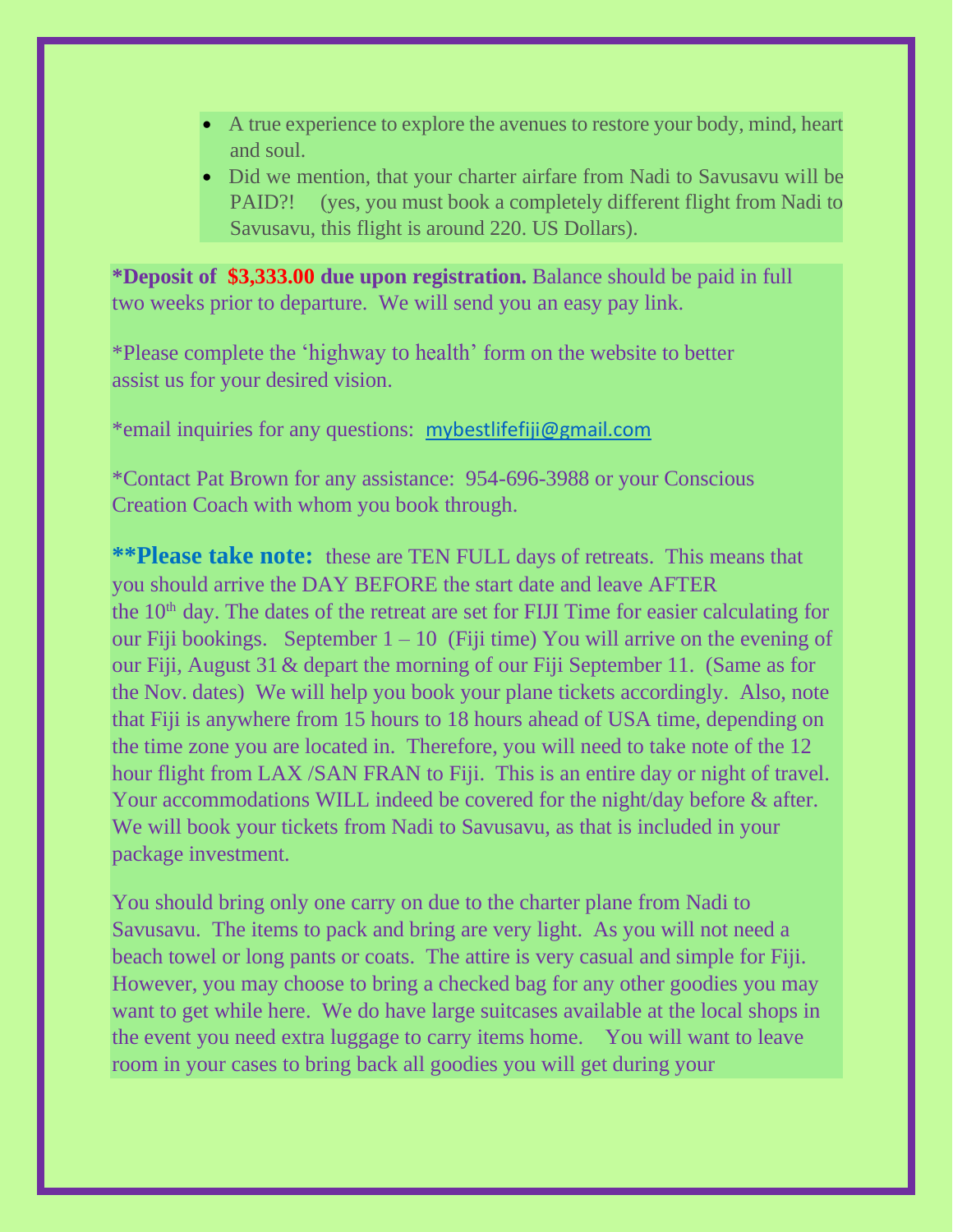Restoration Experience. You will also want to take your own artifacts from Fiji.

### ✓ **ITEMS YOU SHOULD PACK**:

- A. Good coral friendly flip flops
- B. Good walking /hiking shoes. We prefer flip flops (take note, we do a lot of walking. We find it too hot to wear hiking boots. We go barefooted as well.)
- C. Back Pack for our outings
- D. Water bottle
- E. Toiletries : Lip balm, tooth brush & paste, deodorant, shampoos (You will be provided with soaps & coconut oils)
- F. PLEASE, if you choose to bring sun screen, we ask that you make sure it is ECO Friendly to protect the coral reefs & oceans as well as YOUR health. We do have eco sunscreen available for you.
- G. Swim suits (you may want more than one)
- H. Shorts and shirts or sun dresses
- I. One shirt that covers the shoulders (this is for our Village visits, it is customary to be modest when entering the villages of Fiji)
- J. A hat & sun-glasses if you desire

## \*Possible Risk

- There are very low risk in Fiji. We have NO poisonous spiders or any poisonous insects or critters. We have zero snakes on our islands (except for one island out of all the 330 plus islands in Fiji) There are no outbreaks of diseases here or bad viruses. No vaccinations are required to enter or leave the country.
- The few things to watch out for on land are:
	- $\triangleright$  Falling coconuts
	- $\triangleright$  Broken glass washed up on the shores
	- $\triangleright$  Mosquitos
	- $\triangleright$  Wasp
	- ➢ Dangue Fever: This is a rare fever, HOWEVER, if you are highly allergic to mosquitos or any other insects, then you will want to take extra precautions to protect yourself from being bitten. We